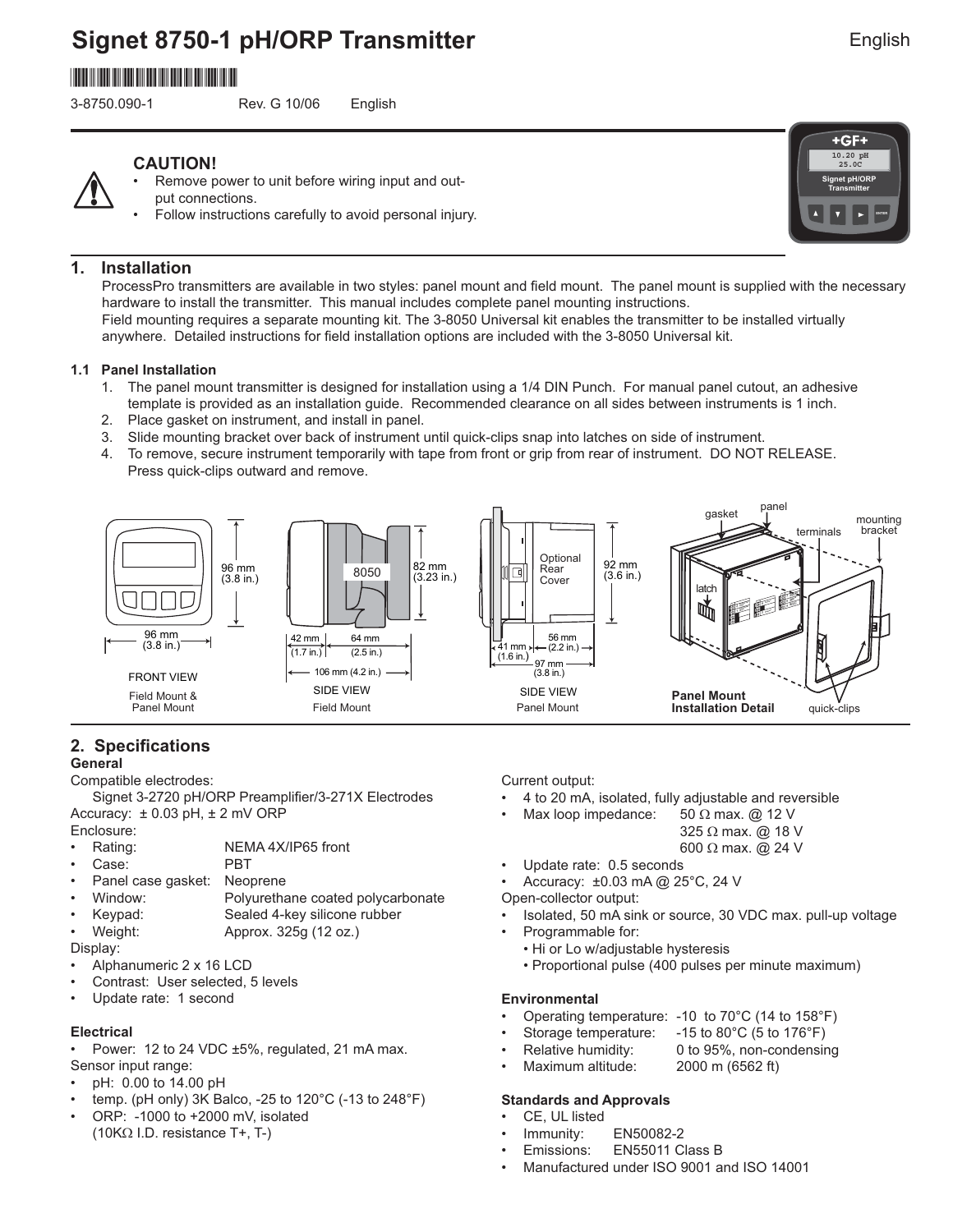### **3. Electrical Connections**



**Caution:** Failure to fully open terminal jaws before removing wire may permanently damage instrument.

Wiring Procedure

1. Remove 0.5 - 0.625 in. (13-16 mm) of insulation from wire end.



- 2. Press the orange terminal lever downward with a small screwdriver to open terminal jaws.
- 3. Insert exposed (non-insulated) wire end in terminal hole until it bottoms out.
- 4. Release orange terminal lever to secure wire in place. Gently pull on each wire to ensure a good connection.

#### Wiring Removal Procedure

- 1. Press the orange terminal lever downward with a small screwdriver to open terminal jaws.
- 2. When fully open, remove wire from terminal.

#### **Wiring Tips:**

- Do not route sensor cable in conduit containing AC power wiring. Electrical noise may interfere with sensor signal.
- Routing sensor cable in grounded metal conduit will help prevent electrical noise and mechanical damage.
- Seal cable entry points to prevent moisture damage.
- Only one wire should be inserted into a terminal. Splice double wires outside the terminal.

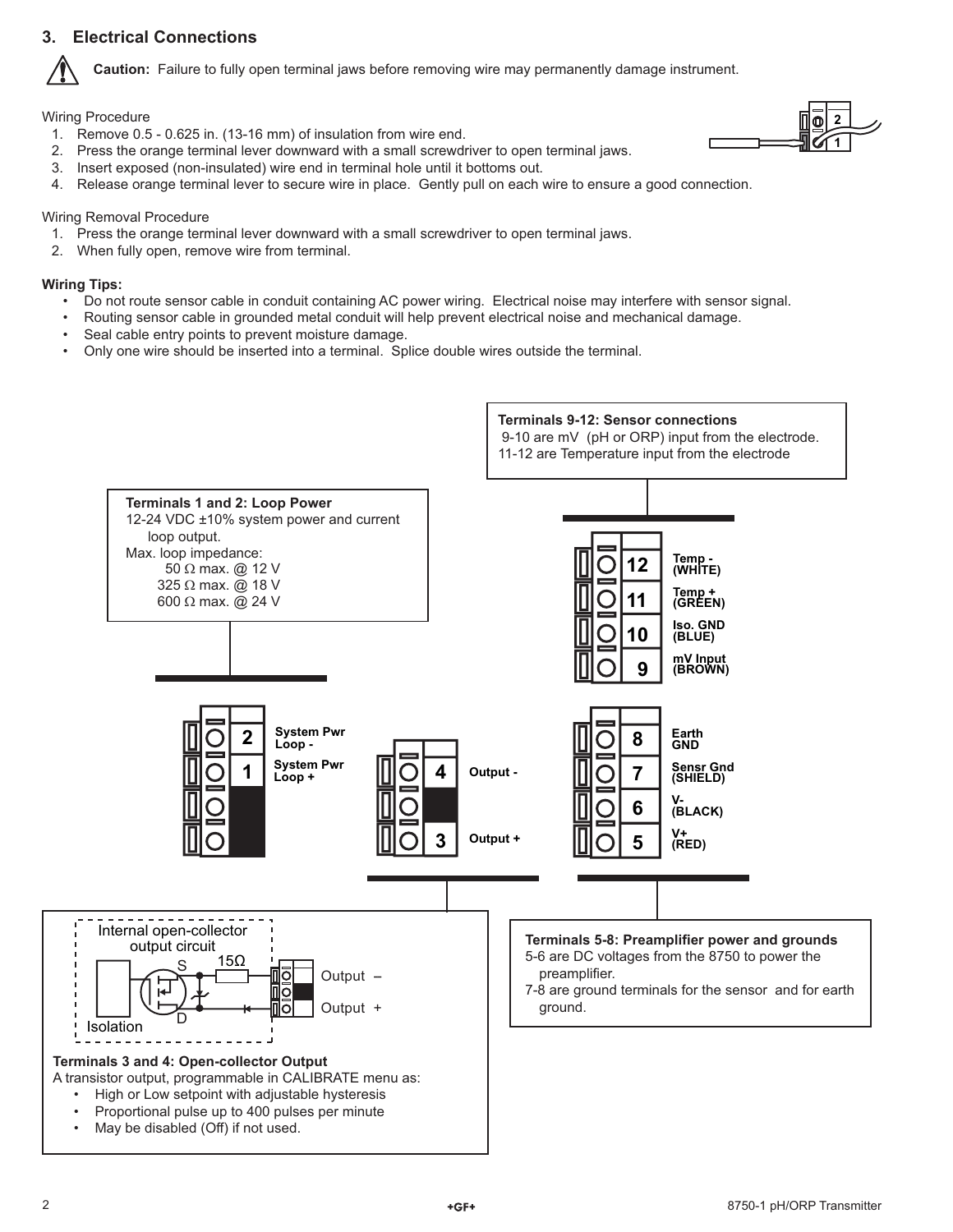#### **3.1 Sensor Input Connections**



#### **3.2 System Power/Loop Connections**

Stand-alone application, no current loop used





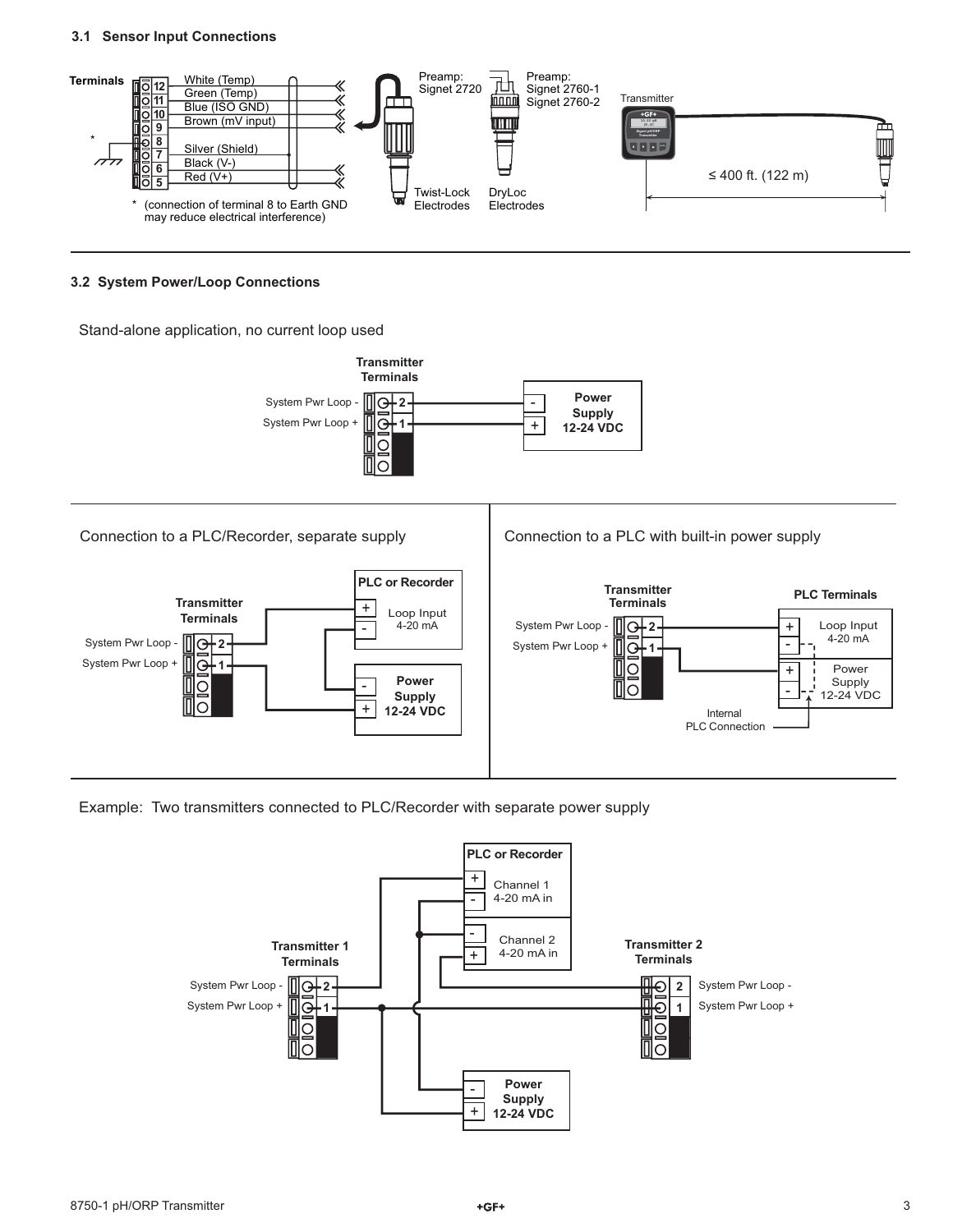#### **3.3 Open Collector Output**

The Open Collector output can be used as a switch that responds when the process value moves above or below a setpoint, or it can be used to generate a pulsing signal with a rate proportional to the process value.

### • **Low:**

Output triggers when process variable is less than the setpoint. The output will relax when the process moves above the setpoint plus the hysteresis value.

### • **High:**

Output triggers when process variable is greater than the setpoint. The output will relax when the process variable moves below the setpoint plus the hysteresis value.



### • **Proportional Pulsing**

The Open Collector output will generate a 100 mS pulse at the rate defined by settings in the CALIBRATE menu (see page 6)

In the example below:

- The output will be 0 pulses/min. at pH values less than 5.0.
- The output will be 50 pulses/min. at 7.5 pH.
- The output will be 100 pulses/min. at pH values above 10 pH.



# **VIEW Menu**

- During normal operation, ProcessPro displays the VIEW menu.
- When using the CALIBRATE or OPTIONS menus, ProcessPro will return to the VIEW menu if no activity occurs for 10 minutes.
- To select the item you want displayed, press the UP or DOWN arrow keys. The items will scroll in a continuous loop. Changing the display selection does not interrupt system operations.
- No key code is necessary to change display selection.
- Output settings cannot be edited from the VIEW menu.

### +GF+ **10.20 pH 25.0C Signet pH/ORP Transmitter ENTER**

### **View Menu for pH**

| <b>Display</b>                                                                                | <b>Description</b>                                                                                                                                                                                       |  |  |
|-----------------------------------------------------------------------------------------------|----------------------------------------------------------------------------------------------------------------------------------------------------------------------------------------------------------|--|--|
|                                                                                               |                                                                                                                                                                                                          |  |  |
| 7.00<br>рH<br>12.6<br>$\circ$ C                                                               | Monitor the Temperature input from the sensor.<br>This is the permanent view display.                                                                                                                    |  |  |
| All of the displays below are temporary. The permanent display will return after ten minutes. |                                                                                                                                                                                                          |  |  |
| Input:<br>307 mV                                                                              | Monitor the millivolt input from the electrode. Use this display to determine the<br>relative condition of your electrode during periodic calibration. $(7 \text{ pH buffer} = 0$<br>$mV$ , $\pm 50$ mV) |  |  |
|                                                                                               |                                                                                                                                                                                                          |  |  |
| Loop Output:<br>14.16 mA                                                                      | Monitor the 4-20 mA Loop output.                                                                                                                                                                         |  |  |
|                                                                                               |                                                                                                                                                                                                          |  |  |
| Last CAL:<br>$04 - 20 - 07$<br>$\geq$                                                         | Monitor date for scheduled maintenance or date of last calibration.                                                                                                                                      |  |  |
|                                                                                               |                                                                                                                                                                                                          |  |  |
| EASY<br>CAL:<br>$\mathbf{L}$                                                                  | Easy Cal is the fastest and simplest periodic calibration method. Requires 4 pH,<br>7 pH and 10 pH. (Any two)                                                                                            |  |  |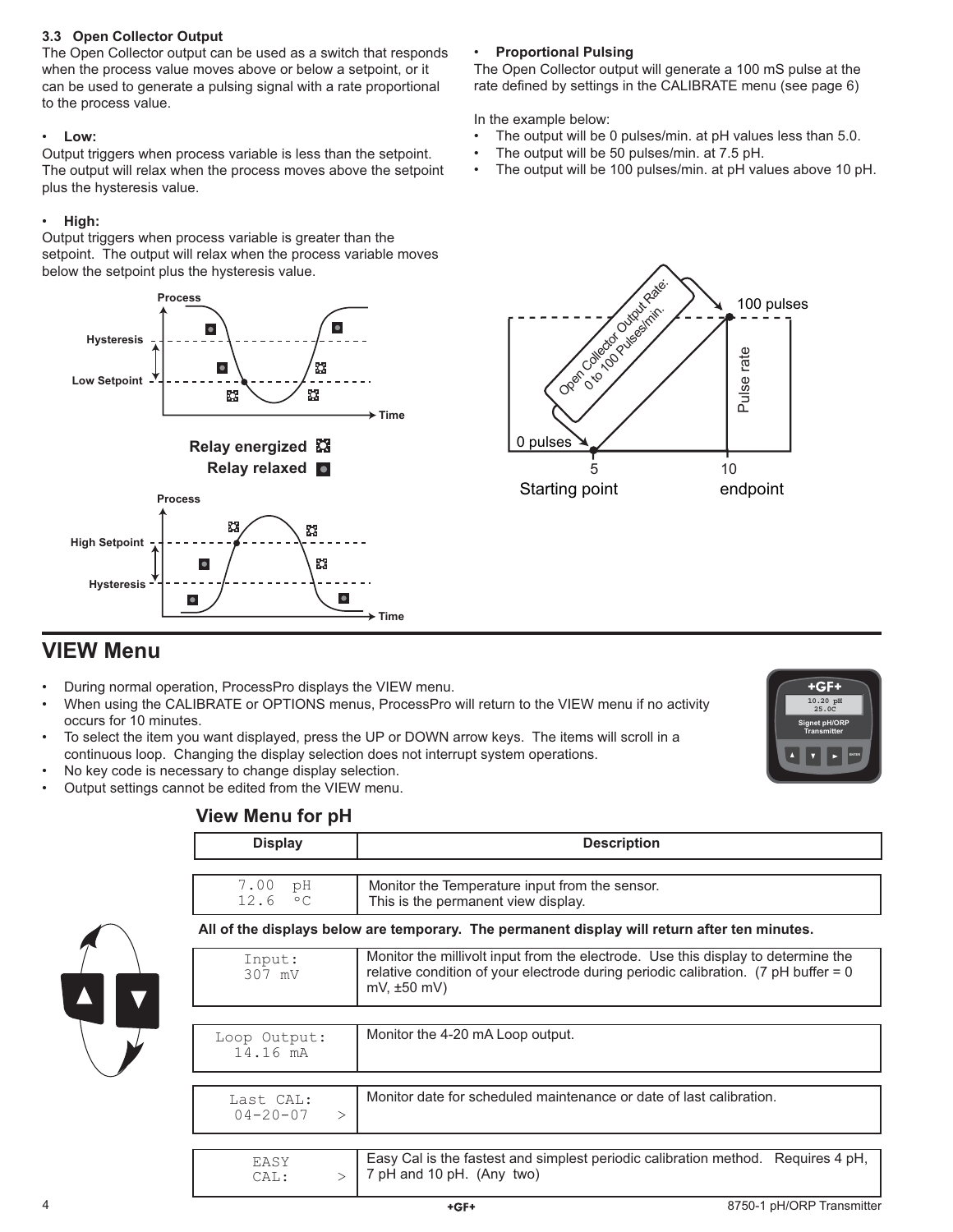# **ProcessPro Editing Procedure:**

### **Step 1. Press and hold ENTER key:**

- 2 seconds to select the CALIBRATE menu
- 5 seconds to select the OPTIONS menu.
- **Step 2. The Key Code is UP-UP-UP-DOWN keys in sequence.**
	- After entering the Key Code, the display will show the first item in the selected menu.
- **Step 3. Scroll menu with UP or DOWN arrow keys.**
- **Step 4. Press RIGHT ARROW key to select menu item to be edited.** • The first display element will begin flashing.
- **Step 5. Press UP or DOWN keys to edit the flashing element.** • RIGHT ARROW key advances the flashing element.

**Step 6. Press ENTER key to save the new setting and return to Step 3.**

#### **Notes on Step 1:**

- The View Menu is normally displayed.
- The CALIBRATE and OPTIONS menus require a KEY CODE.

#### **Notes on Step 2:**

If no key is pressed for 5 minutes while display is showing "Enter Key Code", the display will return to the VIEW menu.



#### **CALIBRATE: ---- Enter Key Code CALIBRATE: \*--- Enter Key Code** CALIBRATE: \*\* **Enter Key Code CALIBRATE: \*\*\*- Enter Key Code Temperature > Set:** First item in CALI-BRATE menu

### **Notes on Steps 3 and 4:**

• Refer to pages 6 and 7 for complete listing of menu items and their use.

• From the Step 3 display, pressing the UP and DOWN keys simultaneously will return the display to the VIEW menu.

• If no key is pressed for 10 minutes, display will also return to the VIEW menu.





#### **Notes on Steps 5 and 6:**

- All output functions remain active during editing.
- Only the flashing element can be edited.
- RIGHT ARROW key advances the flashing element in a continuous loop.
- Edited value is effective immediately after pressing ENTER key.
- If no key is pressed for 10 minutes unit will restore the last saved value and return to step 3.
- Step 6 (pressing ENTER key) always returns you to Step 3.
- Repeat steps 3-6 until all editing is completed.

### **Step 5: Made an Error?**

Press the UP and DOWN keys simultaneously while any element is flashing. This will recall the last saved value of the item being edited and return you to Step 3.



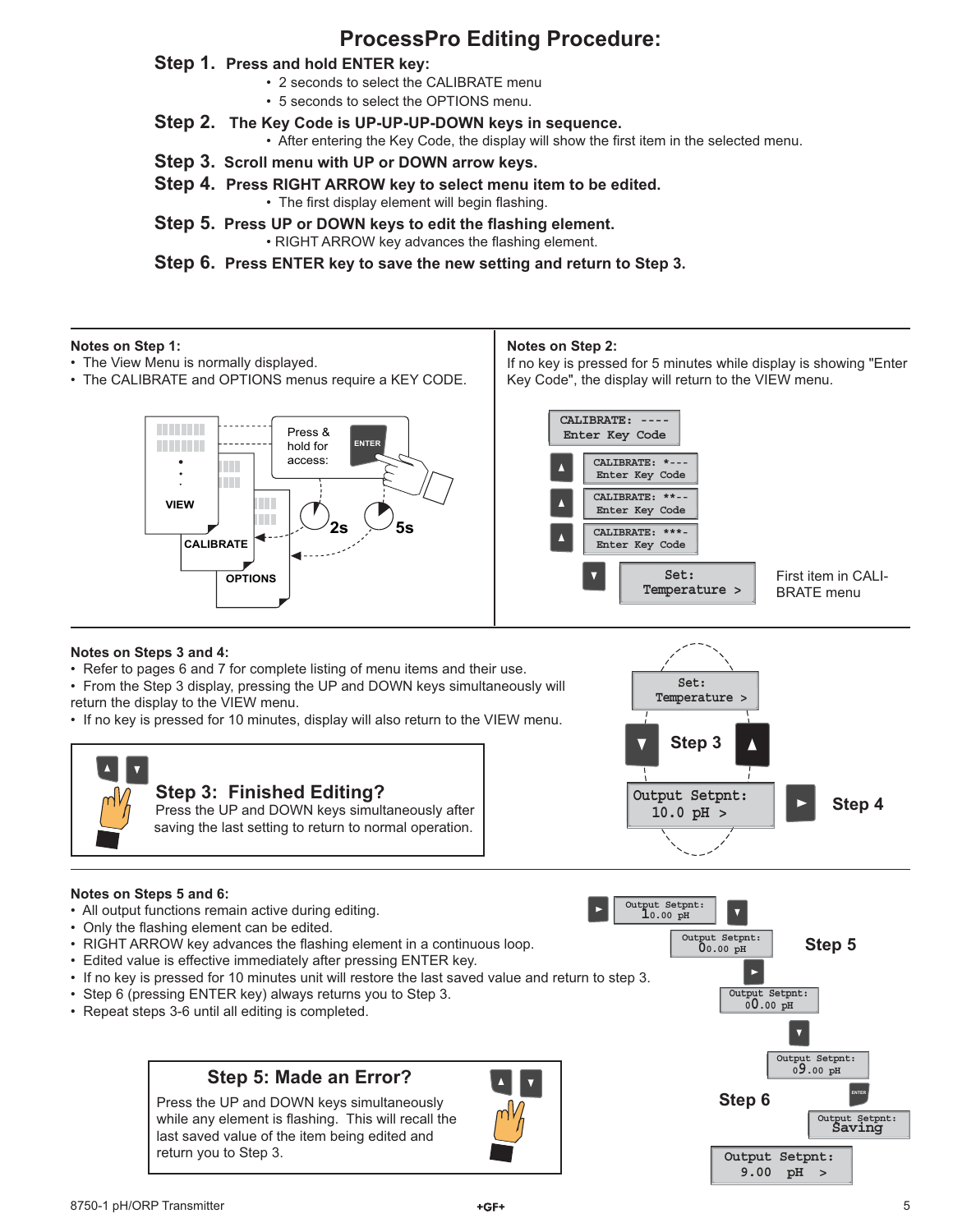### **Calibrate Menu for pH**

| <b>Display</b><br>(Factory settings shown) | <b>Description</b>                                                                                                                                                          |  |
|--------------------------------------------|-----------------------------------------------------------------------------------------------------------------------------------------------------------------------------|--|
| Set:                                       | Provides a maximum 25°C offset to match temperature measurement to external reference.                                                                                      |  |
| Temperature<br>$\,>$                       |                                                                                                                                                                             |  |
| Set:                                       | Applies a linear offset to the pH measurement. The ideal value is the average pH of your                                                                                    |  |
| Standard<br>>                              | application. (A sample of your application at process temperature is recommended.)                                                                                          |  |
|                                            |                                                                                                                                                                             |  |
| Set:                                       | Applies a slope to the pH measurement. The slope value and the standard value must be at                                                                                    |  |
| Slope<br>$\,>$                             | least 2 pH units apart.<br>The ideal values are the minimum and maximum values of your process.                                                                             |  |
| Loop Range: pH                             | Select the minimum and maximum values for the 4-20 mA Current loop output.                                                                                                  |  |
| $0.00 \rightarrow 14.00$<br>$\geq$         |                                                                                                                                                                             |  |
|                                            |                                                                                                                                                                             |  |
| Output Source:                             | Select pH or Temperature as the source for the Open Collector Output.                                                                                                       |  |
| ><br>рH                                    |                                                                                                                                                                             |  |
|                                            |                                                                                                                                                                             |  |
| Output Mode:                               | Select the mode of operation for the Open Collector output: High, Low or proportional Pulse.<br>The signal may be disabled if not in use.                                   |  |
| ><br>Low                                   |                                                                                                                                                                             |  |
| Output Setpnt:                             | In Low or High Mode, the Open Collector output will be activated when the pH reaches this                                                                                   |  |
| $4.00\;$ pH<br>>                           | value.                                                                                                                                                                      |  |
|                                            |                                                                                                                                                                             |  |
| Output Hys:                                | In Low or High mode, the Open Collector output will be deactivated at Setpoint ± Hysteresis,<br>depending on High or Low Setpoint selection. (See details on page 4.)       |  |
| $0.50$ pH<br>>                             |                                                                                                                                                                             |  |
| Output Range:<br>pH                        |                                                                                                                                                                             |  |
| $4.00 \rightarrow 8.00$<br>>               | If the output is in PULSE mode, set the start and end point of the range and also set the<br>maximum pulse rate. (The maximum PULSE rate setting is 400 pulses per minute.) |  |
|                                            | The combined Output Range and Pulse rate settings shown here indicate:                                                                                                      |  |
| Output PlsRate:                            | "Start pulsing when the pH value is 4 and increase the pulse rate up to the maximum of 120<br>pulses per minute when the pH value reaches 8"                                |  |
| 120 Pulses/min<br>>                        |                                                                                                                                                                             |  |
| Last CAL:                                  | Use this "note pad" to record important dates, such as annual recertification or scheduled                                                                                  |  |
| $04 - 20 - 07$<br>>                        | maintenance.                                                                                                                                                                |  |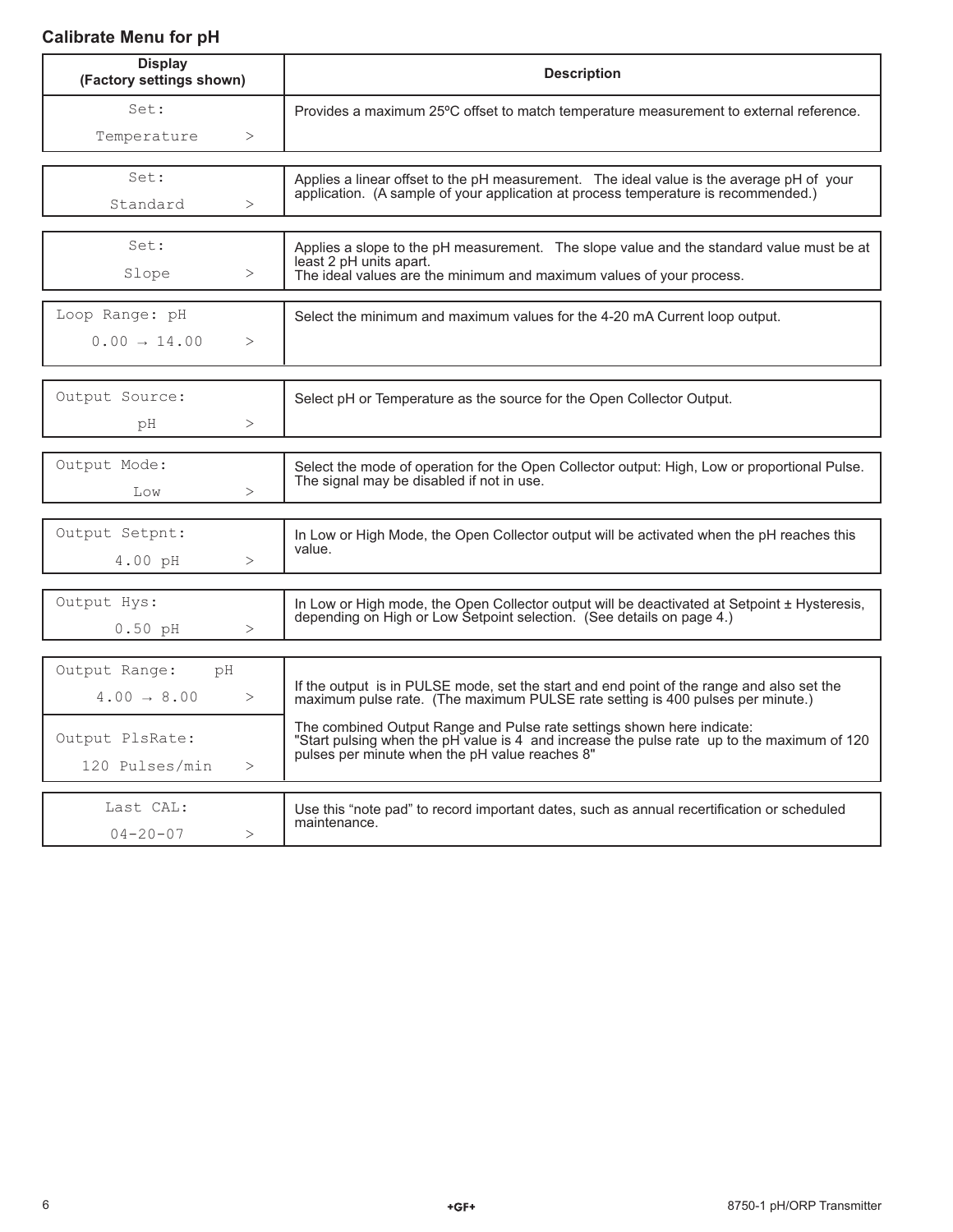### **EASY CAL Procedure - pH**

EASY CAL: ---- Enter Key Code

- This procedure simplifies system calibration using standard 4.0, 7.0, 10.0 pH buffers only. If these pH buffers are not available, calibrate the system via the CALIBRATE menu, using the STANDARD and SLOPE settings.
- Access the CALIBRATE menu and set sensor temperature before performing EASY CAL for new electrode installations.

Press UP, UP, UP, DOWN buttons in sequence to enter menu,

XXXX will appear during code entry.

• Access EASY CAL menu from the view menu.

| To Calibrate:                                                                                                                                                    | Response:                                                                        | To Accept:                                                                                                                |                                                             |                                                       |
|------------------------------------------------------------------------------------------------------------------------------------------------------------------|----------------------------------------------------------------------------------|---------------------------------------------------------------------------------------------------------------------------|-------------------------------------------------------------|-------------------------------------------------------|
| ĥ<br>Place Sensor in<br>pH Buffer #1<br>A<br>Place electrode tip in<br>first pH buffer<br>$pH 7.0 = 0$ mV<br>$pH 4.0 = 177$<br>$pH$ 10 = -177<br>Limit $± 50$ mV | 6.90 pH<br>$^{\star}$ .<br>$-005$ mV<br>Allow for stabilization<br>30 seconds*   | 6.90 pH<br>J*.<br>$-005$ mV<br>to accept<br><b>ENTER</b><br>7.00 pH<br>$-005$ mV                                          | Theoretical mV values<br>pH @ 25°C<br>2<br>3<br>4<br>5<br>6 | mV<br>$+296$<br>$+237$<br>$+177$<br>$+118$<br>$+59$   |
| Place Sensor in<br>pH Buffer #2<br>Place electrode tip<br>é.<br>in second pH buffer.                                                                             | F.<br>3.93 pH<br>$+179$ mV<br>Allow for stabilization<br>30 seconds*             | 3.93 pH<br>$, *$<br>$+179$ mV<br>Press ENTER to accept<br>second buffer calibration.<br>$4.00^{^{\circ}}$ pH<br>$+179$ mV | 8<br>9<br>10<br>11<br>12                                    | $+0$<br>$-59$<br>$-118$<br>$-177$<br>$-237$<br>$-296$ |
| To exit menus and return to<br>VIEW press UP and DOWN<br>button at the same time                                                                                 | Display returns to VIEW<br>╣╠┙<br>Menu in 10 minutes or<br>when ENTER is pressed | Good Easy Cal<br>Press <enter></enter>                                                                                    |                                                             |                                                       |

| <b>Display</b><br>(Factory settings shown) |        | <b>Description</b>                                                                                                                                                                                                                                                                          |  |
|--------------------------------------------|--------|---------------------------------------------------------------------------------------------------------------------------------------------------------------------------------------------------------------------------------------------------------------------------------------------|--|
| Contrast:<br>3                             | $\geq$ | Adjust the LCD contrast for best viewing. A setting of 1 is lower contrast, 5 is higher.<br>Select lower contrast if the display is in warmer ambient surroundings.                                                                                                                         |  |
| Averaging:<br>Off                          | $\geq$ | OFF provides the most instantaneous output response to changes in input value.<br>LOW averaging $=$ 4 seconds, HIGH averaging $=$ 8 seconds of input signal.                                                                                                                                |  |
| Output Active:<br>Low                      | ゝ      | Active HIGH: This setting is used to turn a device (pump, valve) ON at the setpoint.<br>Active LOW: This setting is used to turn a device OFF at the setpoint.                                                                                                                              |  |
| Temp Display:<br>$^{\circ}$ C              | $\geq$ | Select temperature units: <sup>o</sup> C or <sup>o</sup> F.                                                                                                                                                                                                                                 |  |
| Loop Adjust:<br>$4.00 \text{ mA}$          |        | Adjust the minimum and maximum current output. The display value represents the<br>precise current output.<br>Adjustment limits:<br>$\cdot$ 3.80 mA < 4.00 mA > 5.00 mA<br>$\cdot$ 19.00 mA < 20.00 mA > 21.00 ma<br>Use this setting to match the 8750 loop output to any external device. |  |
| Loop Adjust:<br>$20.00$ mA                 | ≻      |                                                                                                                                                                                                                                                                                             |  |
| Test Loop:                                 | $\geq$ | Press UP or DOWN keys to manually order any output current value from 3.6 mA to<br>21.00 mA to test current loop output.                                                                                                                                                                    |  |
| Test Output:                               | >      | Press UP or DOWN keys to manually toggle the state of the OPEN COLLECTOR<br>output.                                                                                                                                                                                                         |  |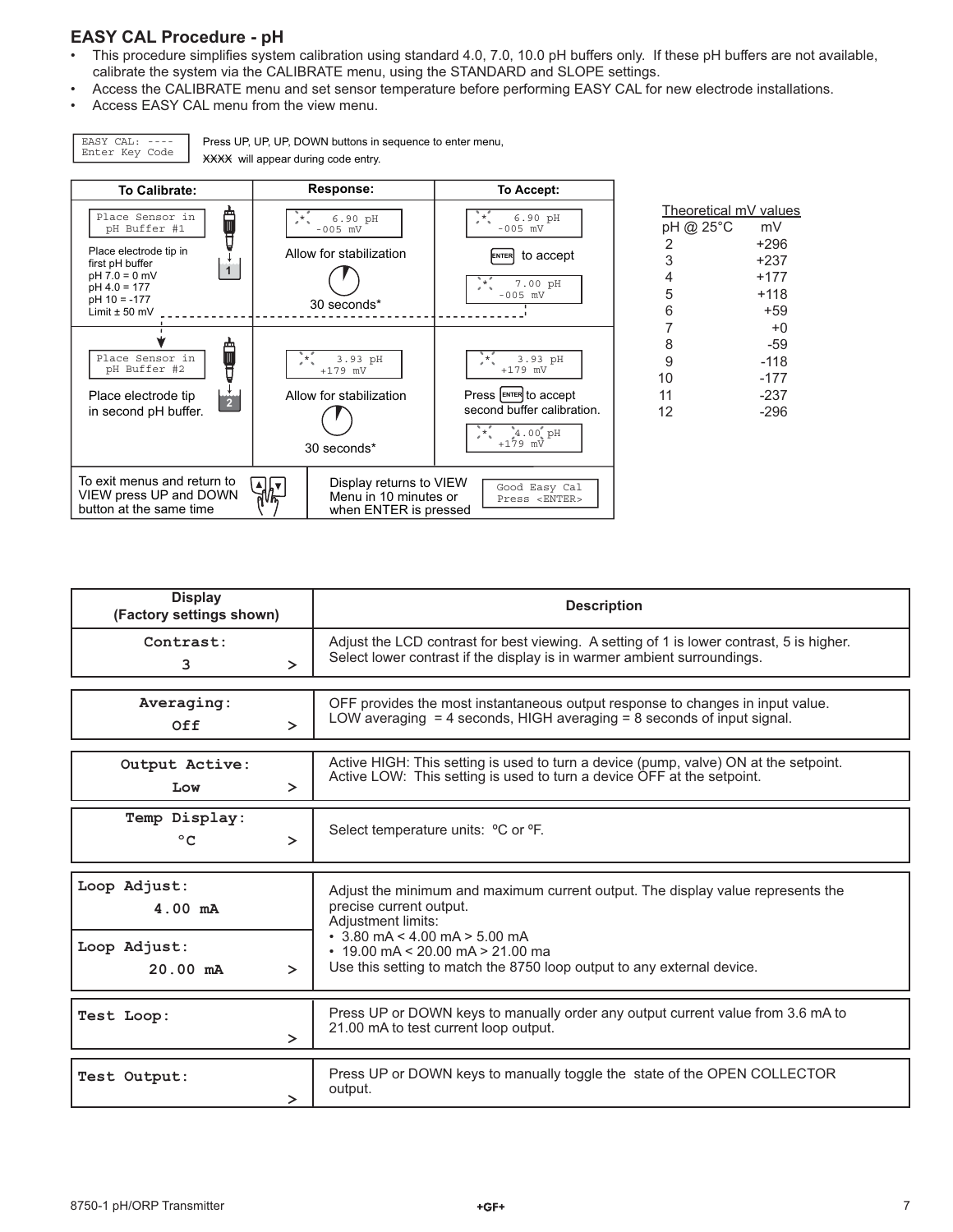### **Calibrate Menu for ORP**

| <b>Display</b><br>(Factory settings shown) |        | <b>Description</b>                                                                                                                                                                                                             |  |
|--------------------------------------------|--------|--------------------------------------------------------------------------------------------------------------------------------------------------------------------------------------------------------------------------------|--|
| Set:                                       |        | Applies a linear offset to the ORP measurement. The ideal value is the average pH of your<br>application. (A sample of your application at process temperature is recommended.)                                                |  |
| Standard                                   | >      |                                                                                                                                                                                                                                |  |
| Set:                                       |        | Applies a slope to the ORP measurement. The slope value and the standard value must                                                                                                                                            |  |
| Slope                                      | >      | be at least 120 mV apart. The ideal values are the minimum and maximum values of your<br>application.                                                                                                                          |  |
|                                            |        |                                                                                                                                                                                                                                |  |
| Loop Range: mV                             |        | Select the minimum and maximum ORP values for the 4-20 mA Current loop output.<br>Minimum range is -1000 mV; Maximum range is +2000 mV.                                                                                        |  |
| $-1000 \rightarrow +1000$                  | $\geq$ |                                                                                                                                                                                                                                |  |
| Output Mode:                               |        | Select the desired mode of operation for the Open Collector output: High, Low or                                                                                                                                               |  |
| Off                                        | >      | proportional Pulse. The signal may also be disabled if not in use.                                                                                                                                                             |  |
|                                            |        |                                                                                                                                                                                                                                |  |
| Output Setpnt:                             |        | In Low or High Mode, the Open Collector output will be deactivated when the ORP reaches<br>this value.                                                                                                                         |  |
| $-500$ mV                                  | $\geq$ |                                                                                                                                                                                                                                |  |
| Output Hys:                                |        | In Low or High mode, the Open Collector output will be deactivated at Setpoint ± Hysteresis,                                                                                                                                   |  |
| $10 \text{ mV}$                            | >      | depending on High or Low Setpoint selection. (See details on page 4.)                                                                                                                                                          |  |
|                                            |        |                                                                                                                                                                                                                                |  |
| Output Range: mV                           |        | If the output is in PULSE mode, set the start and end point of the range and also set the<br>maximum pulse rate. (The maximum PULSE rate setting is 400 pulses per minute.)                                                    |  |
| $-500 \rightarrow +500$                    | $\,>$  |                                                                                                                                                                                                                                |  |
| Output PlsRate:                            |        | The combined Output Range and Pulse rate settings shown here indicate:<br>"Start pulsing when the ORP value is -500 and increase the pulse rate up to the maximum<br>of 120 pulses per minute when the ORP value reaches +500" |  |
| 120 pulses/min                             | >      |                                                                                                                                                                                                                                |  |
| Last Cal:                                  |        |                                                                                                                                                                                                                                |  |
|                                            |        | Use this "note pad" to record important dates, such as annual recertification or scheduled<br>maintenance.                                                                                                                     |  |
| $04 - 20 - 07$                             | >      |                                                                                                                                                                                                                                |  |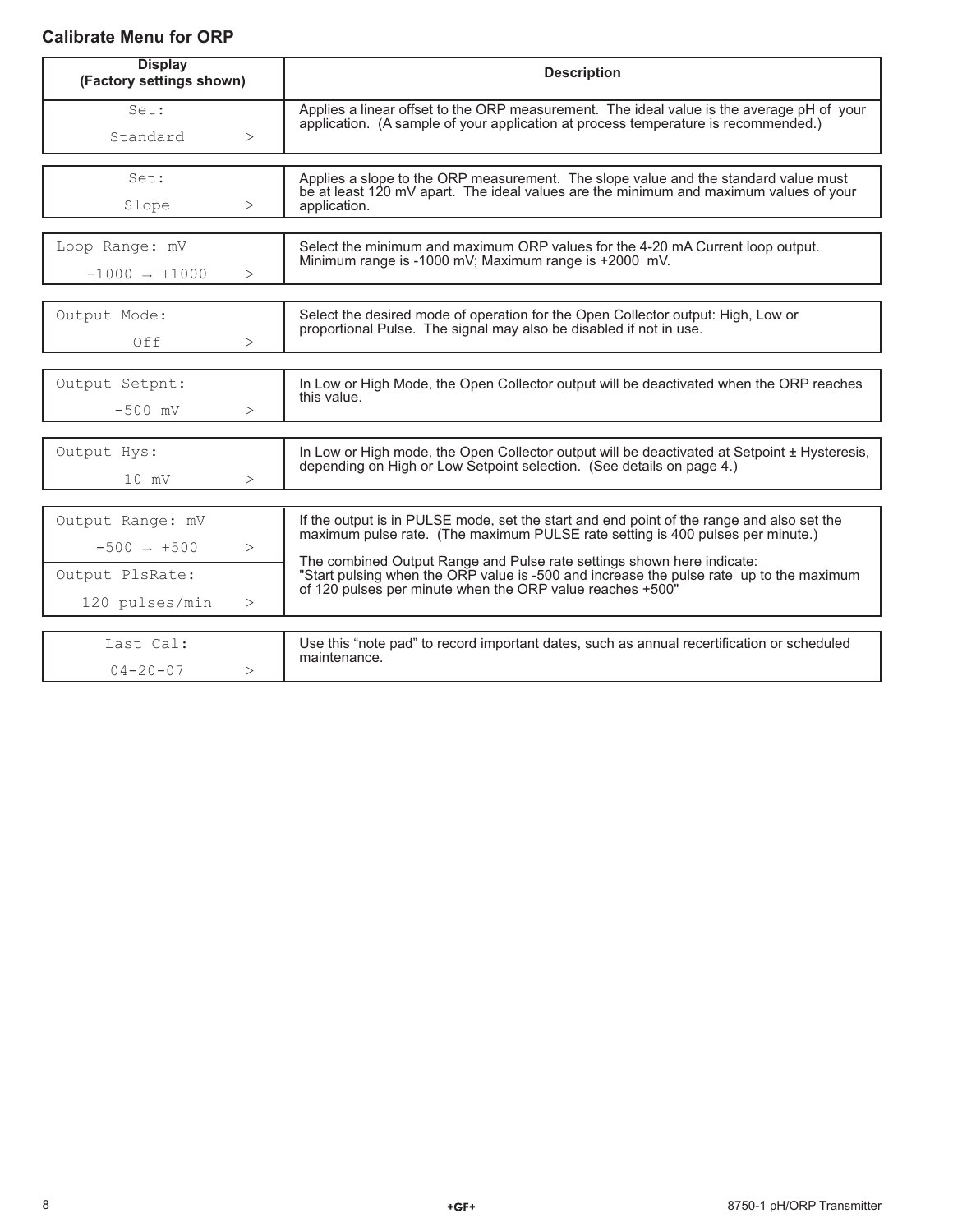### **EASY CAL Procedure - ORP**

- This procedure simplifies system calibration using standard 4.0 pH and 7.0 pH buffers saturated with Quinhydrone. To calibrate using any other ORP buffer solutions, use the Standard and Slope functions in the CALIBRATE menu.
- Access EASY CAL menu from the view menu.

EASY CAL: ---- Enter Key Code

Press UP, UP, UP, DOWN buttons in sequence to enter menu, **WHIRE** will appear during code entry.



 For best results, gently stir the submerged electrode for approximately 5 seconds during the stabilization period. Large temperature differences from process fluids to buffers may require longer stabilization time.

#### **Technical notes:**

\*

The difference between the actual mV and value shown is a good indication of the condition of the electrode. Differences in excess of 50 mV may indicate a need to service the electrode.

### **Options Menu for ORP**

| <b>Display</b><br>(Factory settings shown) | <b>Description</b>                                                                                                                                                  |  |
|--------------------------------------------|---------------------------------------------------------------------------------------------------------------------------------------------------------------------|--|
| Contrast:                                  | Adjust the LCD contrast for best viewing. A setting of 1 is lower contrast, 5 is higher.<br>Select lower contrast if the display is in warmer ambient surroundings. |  |

| Averaging:<br>Off     | OFF provides the most instantaneous output response to changes in input value.<br>LOW averaging $=$ 4 seconds, HIGH averaging $=$ 8 seconds of input signal.<br>Longer averaging produces more stable display and output response. |
|-----------------------|------------------------------------------------------------------------------------------------------------------------------------------------------------------------------------------------------------------------------------|
| Output Active:<br>Low | Active HIGH: This setting is used to turn a device (pump, valve) ON at the setpoint.<br>Active LOW: This setting is used to turn a device OFF at the setpoint.                                                                     |

| Loop 1 Adjust: |                                                                                                                                                         |
|----------------|---------------------------------------------------------------------------------------------------------------------------------------------------------|
| 4.00 mA        | Adjust the minimum and maximum current output. The display value represents the<br>precise current output.<br>Adjustment limits:                        |
| Loop 1 Adjust: | $\cdot$ 3.80 mA < 4.00 mA > 5.00 mA<br>$\cdot$ 19.00 mA < 20.00 mA > 21.00 ma<br>Use this setting to match the 8750 loop output to any external device. |
| 20.00 mA       |                                                                                                                                                         |

| Test Loop1: | Press UP or DOWN keys to manually order any output current value from 3.6 mA to<br>21.00 mA to test current loop output. |
|-------------|--------------------------------------------------------------------------------------------------------------------------|
|-------------|--------------------------------------------------------------------------------------------------------------------------|

| Test Output1: | Press UP or DOWN keys to manually toggle the state of the open collector output. |
|---------------|----------------------------------------------------------------------------------|
|               |                                                                                  |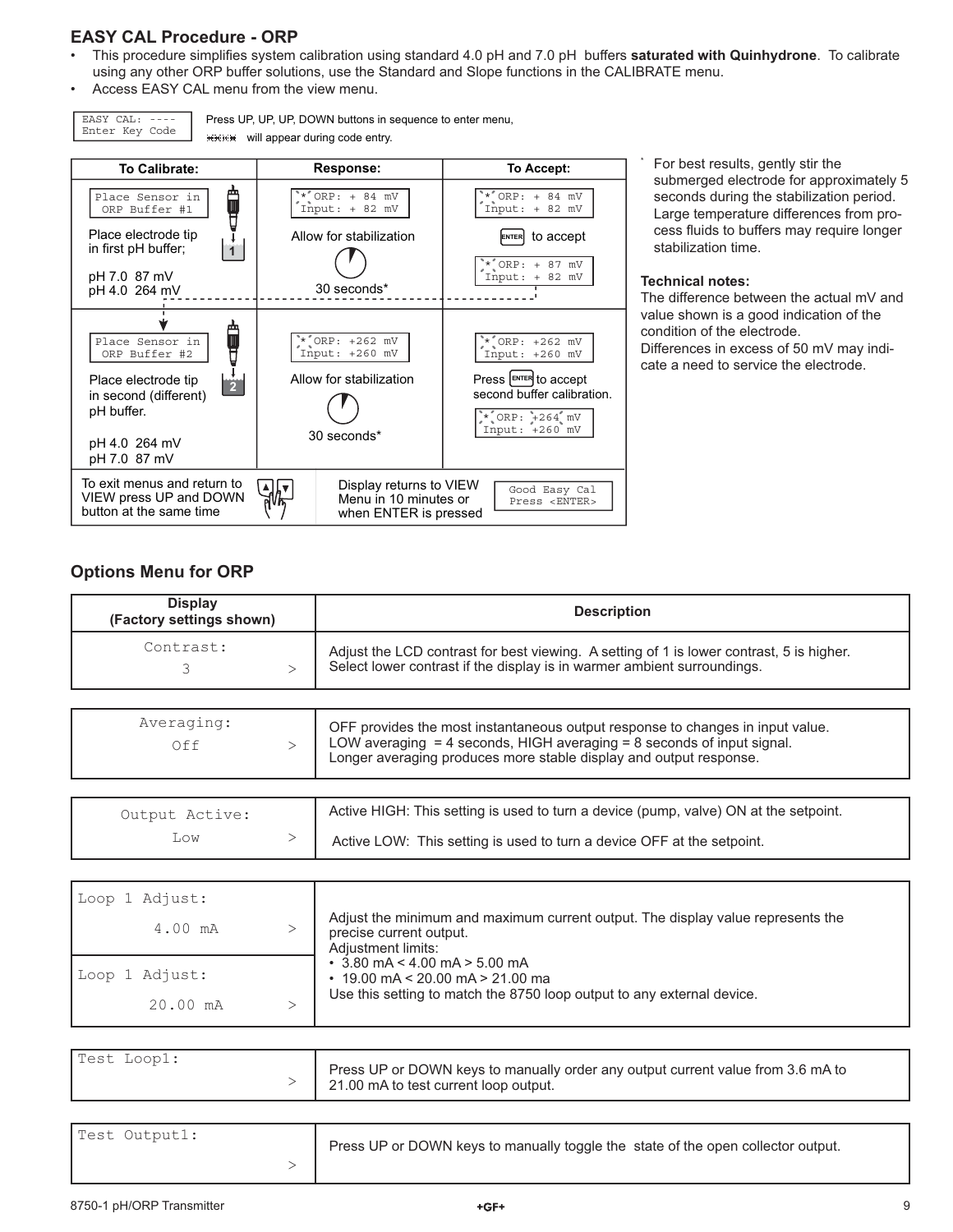### **Troubleshooting - pH**

| <b>Display Condition</b>                                                                            | <b>Possible causes</b>                                                                                                | <b>Suggested Solutions</b>                                                                                                                                |
|-----------------------------------------------------------------------------------------------------|-----------------------------------------------------------------------------------------------------------------------|-----------------------------------------------------------------------------------------------------------------------------------------------------------|
| During EasyCal:<br>"Out of Range<br>Use Manual CAL"                                                 | 1. Required 4, 7 or 10 buffers not being<br>used.<br>2. Sensor is depleted too severely to<br>use EasyCal             | 1.<br>Use pH 4, 7, 10 buffers<br>2.<br>Clean probe and retry EASY CAL.<br>3. Use Manual calibration for Standard and<br>Slope if mV offset exceeds 50 mV. |
| During EasyCal:<br>"Same Buffer"                                                                    | Sensor was not moved from buffer #1 to<br>buffer #2.                                                                  | 1. Place sensor in correct buffer solution.<br>2. Use fresh buffer.                                                                                       |
| During CALIBRATE Std:<br>"Standard too close to<br>Slope!"                                          | pH Standard value within 2 pH units<br>1.<br>of Slope value<br>2. pH Sensor efficiency is inadequate                  | Use pH values at least 2 pH units apart.<br>1.<br>Clean pH sensor; replace if necessary<br>2.<br>Use fresh buffer.<br>$\mathbf{3}$                        |
| During CALIBRATE Slope:<br>"Slope too close<br>to<br>Standard!"                                     | pH Slope value within 2 pH units of<br>1.<br>Standard value<br>2. pH Sensor efficiency is inadequate                  | Use pH values at least 2 pH units apart.<br>1.<br>Clean pH sensor; replace if necessary<br>2.<br>Use fresh buffer.<br>$\mathcal{S}$                       |
| During CALIBRATE:<br>"Out of Range<br>Check Sensor"                                                 | No temperature or mV signal from<br>1.<br>sensor detected.<br>2. No connection between pH sensor<br>and preamplifier. | 1. Check all wiring, contacts in preamplifier.<br>2. Verify sensor is securely installed.<br>3. Replace pH sensor.                                        |
| During normal operation:<br>Constant "15.00 pH"<br>or<br>constant "0.00 pH"<br>with good temp value | mV input is less than 0 pH or greater than<br>15 pH.                                                                  | 1. Recalibrate system.<br>2.<br>Replace pH sensor<br>3.<br>Replace preamplifier.                                                                          |
| During normal operation:<br>"Check Sensor?"                                                         | 1. No temperature or mV signal from<br>sensor detected.<br>2. No connection between pH sensor<br>and preamplifier.    | Check all wiring, contacts in preamplifier.<br>1.<br>2. Verify sensor is securely installed.<br>Replace pH sensor.<br>3.                                  |

The mV value from the sensor when placed in a 7 pH buffer represents the sensor offset. Signet recommends servicing/replacing the sensor when the offset exceeds 50 mV.

The 3-2759 pH/ORP system tester allows simple system troubleshooting.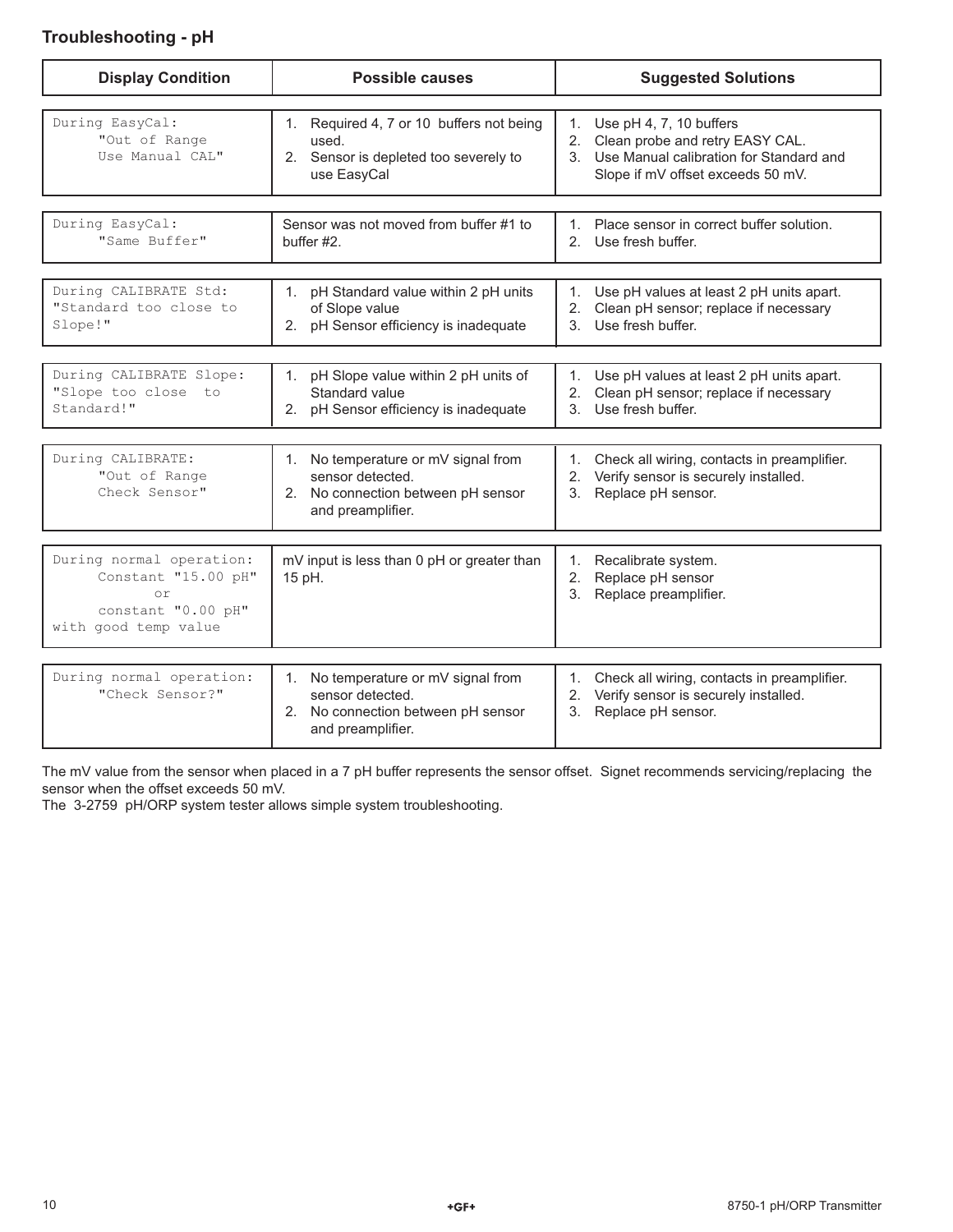## **Troubleshooting - ORP**

| <b>Display Condition</b>                                                       | <b>Possible causes</b>                                                                                                | <b>Suggested Solutions</b>                                                                                                                                                        |
|--------------------------------------------------------------------------------|-----------------------------------------------------------------------------------------------------------------------|-----------------------------------------------------------------------------------------------------------------------------------------------------------------------------------|
| During EasyCal:<br>"Out of Range<br>Use Manual CAL"                            | 1. Required 4, 7 buffers with<br>quinhydrone not being used.<br>2. Sensor is depleted too severely to<br>use EasyCal. | 1.<br>Use pH 4, 7 buffers saturated with<br>quinhydrone.<br>2. Clean probe and retry EASY CAL.<br>3. Use Manual calibration for Standard and<br>Slope if mV offset exceeds 50 mV. |
| During EasyCal:<br>"Same Buffer"                                               | Sensor was not moved from buffer #1 to<br>buffer #2.                                                                  | Place sensor in correct buffer solution.<br>1<br>2. Use fresh buffer.                                                                                                             |
| During CALIBRATE Std:<br>"Standard too close to<br>Slope!"                     | 1. ORP Standard value within 120 mV<br>of Slope value.<br>2. ORP Sensor efficiency is inadequate.                     | 1. Use ORP values at least 120 mV apart.<br>2. Clean ORP sensor; replace if necessary.<br>3. Use fresh buffer.                                                                    |
| During CALIBRATE Slope:<br>"Slope too close to<br>Standard!"                   | ORP Slope value within 120 mV of<br>1.<br>Standard value.<br>2. ORP Sensor efficiency is inadequate.                  | 1. Use ORP values at least 120 mV apart.<br>2. Clean ORP sensor; replace if necessary<br>Use fresh buffer.<br>3 <sub>1</sub>                                                      |
| During CALIBRATE:<br>"Out of Range<br>Check Sensor"                            | 1. No mV signal or sensor id from<br>sensor detected.<br>2. No connection between ORP sensor<br>and preamplifier.     | 1. Check all wiring, contacts in preamplifier.<br>2. Verify sensor is securely installed.<br>Replace ORP sensor.<br>3.                                                            |
| During normal operation:<br>Constant "-1000"<br>$\circ$ r<br>constant ""+2000" | mV input is less than -999 or greater<br>than +1999.                                                                  | Recalibrate system.<br>1.<br>Replace ORP sensor.<br>2.<br>Replace preamplifier.<br>3.                                                                                             |
| During normal operation:<br>"Check Sensor?"                                    | No temperature or mV signal from<br>sensor detected.<br>2. No connection between ORP sensor<br>and preamplifier.      | Check all wiring, contacts in preamplifier.<br>1.<br>2. Verify sensor is securely installed.<br>Replace ORP sensor.<br>3.                                                         |